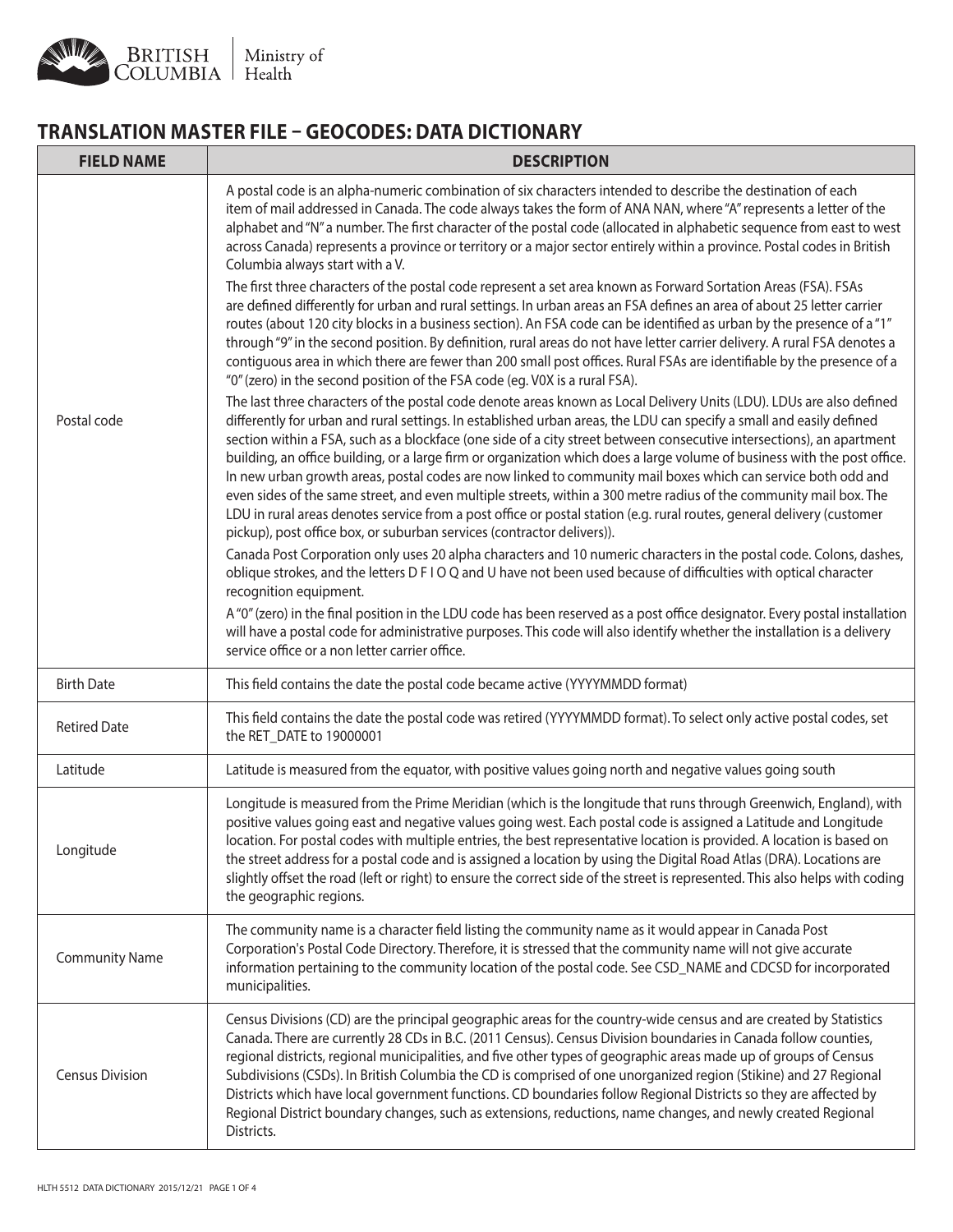| <b>FIELD NAME</b>                                            | <b>DESCRIPTION</b>                                                                                                                                                                                                                                                                                                                                                                                                                                                                                                                                                                                                                                                                                                                                                                                                                                                                                                                                                                                                                                                                                                                                                                                                                                                                                                                                                                                                                                                                                                                                                                                                                                                                                                                                                                                                                                                                                           |
|--------------------------------------------------------------|--------------------------------------------------------------------------------------------------------------------------------------------------------------------------------------------------------------------------------------------------------------------------------------------------------------------------------------------------------------------------------------------------------------------------------------------------------------------------------------------------------------------------------------------------------------------------------------------------------------------------------------------------------------------------------------------------------------------------------------------------------------------------------------------------------------------------------------------------------------------------------------------------------------------------------------------------------------------------------------------------------------------------------------------------------------------------------------------------------------------------------------------------------------------------------------------------------------------------------------------------------------------------------------------------------------------------------------------------------------------------------------------------------------------------------------------------------------------------------------------------------------------------------------------------------------------------------------------------------------------------------------------------------------------------------------------------------------------------------------------------------------------------------------------------------------------------------------------------------------------------------------------------------------|
| <b>Census Subdivision</b>                                    | Census Subdivisions (CSD) aggregate to Census Divisions (CDs), which in turn aggregate to a province or territory<br>(the province code for British Columbia is 59). This relationship is reflected in the 7-digit Standard Geographical<br>Classification code (SGC). The TMF SGC is slightly different from the Statistics Canada SGC due to the exclusion of the<br>province code. Therefor the TMF value for Census Division and Subdivision is referred to as the two digit CD code and<br>a three digit CSD code.<br>As the name implies, a Census Subdivision (CSD) is a sub-unit of a Census Division. Any incorporated municipality<br>including a City (C), District Municipality (DM), Town (T), or Village (VL) is by definition a CSD. Some Indian Reserves<br>(IRs) and other native land areas, such as Settlements (SEs) and Indian Government Districts (IGDs), also have CSD<br>status. The remaining unorganized areas in a CD are then aggregated into further CSDs designated as Regional<br>District Electoral Areas (RDEA's). These aggregations represent the Regional District Electoral Areas as determined at<br>the time of the census. There are currently 28 Census Divisions and 837 Census Subdivisions as of the 2006 Census. It<br>is important to note that not all of the 837 CSD's in the province will be represented on the TMF, as the appearance of<br>a CSD on the TMF is dependent upon whether or not there is a postal code geocoded to that area. A large number of<br>the RDEA's and the vast majority of IRs are not represented on the TMF.<br>Census Subdivision boundaries follow municipalities so they are modified by municipal boundary changes. These<br>changes can take the form of extensions, reductions, new incorporations, or name changes. Note that the numeric<br>value of a CSD has no meaning unless it is associated with its CD value. |
| <b>Municipality Name</b>                                     | Refers to the geographic name of the municipality, regional district electoral area or reserve as reflected in the Census                                                                                                                                                                                                                                                                                                                                                                                                                                                                                                                                                                                                                                                                                                                                                                                                                                                                                                                                                                                                                                                                                                                                                                                                                                                                                                                                                                                                                                                                                                                                                                                                                                                                                                                                                                                    |
| Census Metropolitan<br>Area And Census<br>Agglomeration Area | CMAs and CAs are large urban areas with adjacent urban and rural areas that have a high degree of socio-economic<br>integration. In order to attain CA status, an area must achieve a population of 10,000 or greater, while CMAs have<br>populations of 100,000 or greater. There are currently 4 CMAs (Vancouver, Victoria, Abbotsford, Kelowna), and 22 CAs<br>in B.C. (2011 Census).                                                                                                                                                                                                                                                                                                                                                                                                                                                                                                                                                                                                                                                                                                                                                                                                                                                                                                                                                                                                                                                                                                                                                                                                                                                                                                                                                                                                                                                                                                                     |
| <b>Census Tract</b>                                          | A Census Tract (CT) refers to a permanent small census geostatistical area established in large urban communities<br>with the help of local specialists interested in urban and social science research. Census tracts are reviewed and<br>approved by Statistics Canada according to the following criteria:<br>(a) the boundaries must follow permanent and easily recognized lines on the ground;<br>(b) the population must be between 2,500 and 8,000 with a preferred average of 4,000 persons, except for census<br>tracts in the central business districts, major industrial zones, or in peripheral rural or urban areas that may have<br>either a lower or higher population;<br>(c) the area must be as homogeneous as possible in terms of economic status and social living conditions; and<br>(d) the shape must be as compact as possible.<br>All census metropolitan areas and all census agglomerations with a census subdivision having a population of 50,000<br>or more at the previous census are eligible for a census tract program. Once an urban center is added to the program,<br>it is retained even if its population subsequently declines.<br>In British Columbia Vancouver, Victoria, Abbotsford, Kelowna, Kamloops, Nanaimo, and Prince George are presently<br>census tracted.<br>Generally, census tracts are assigned a 4-digit number in ascending sequence within a CMA or CA. Where a<br>census tract is split into two or more parts, the 4-digit number is followed by a decimal point and a further 2 digits<br>identifying the splits, e.g. 0309.01 or 0309.02 (If there is no split, it is shown as "0309.00").<br>To uniquely identify a CT you must pair up the 7-digit CT number with the 3-digit CMACA number. (eg. CT 0001.00<br>can be in Kelowna 9150001.00 or Kamloops 9250001.00.)                                                                     |
| <b>Dissemination Area</b>                                    | The DA refers to the basic census data dissemination unit, previously developed for census collection purposes.<br>Being the smallest standard census geographic unit, the DA is the building block of geostatistical areas. The number<br>of households in an dissemination area generally varies between a minimum of 125 households in rural areas to a<br>maximum of 4000 in large urban areas. Dissemination areas never cut across a geographic area recognized by the<br>census. There are currently 7,469 DAs in B.C. (2006 Census).<br>An individual DA value means nothing without its corresponding CD value. Like the CD/CSD relationship, DAs<br>aggregate to CD's. Several DA's in the province will have the same value, but each CD/DA code is unique.                                                                                                                                                                                                                                                                                                                                                                                                                                                                                                                                                                                                                                                                                                                                                                                                                                                                                                                                                                                                                                                                                                                                       |
| Designated Placename<br>Listing                              | A DPL is a small community or settlement that does not meet the criteria of a municipality yet has been defined<br>geographically with local input to establish locality boundaries.                                                                                                                                                                                                                                                                                                                                                                                                                                                                                                                                                                                                                                                                                                                                                                                                                                                                                                                                                                                                                                                                                                                                                                                                                                                                                                                                                                                                                                                                                                                                                                                                                                                                                                                         |
| Development Region                                           | There are 8 Development Regions (DR) in the province which are aggregates of Regional Districts, or Census Divisions.<br>The boundaries are essentially static, following established geographic regions and natural physical constraints. The<br>DR's reflect an attempt to represent homogeneous areas irrespective of population density.                                                                                                                                                                                                                                                                                                                                                                                                                                                                                                                                                                                                                                                                                                                                                                                                                                                                                                                                                                                                                                                                                                                                                                                                                                                                                                                                                                                                                                                                                                                                                                 |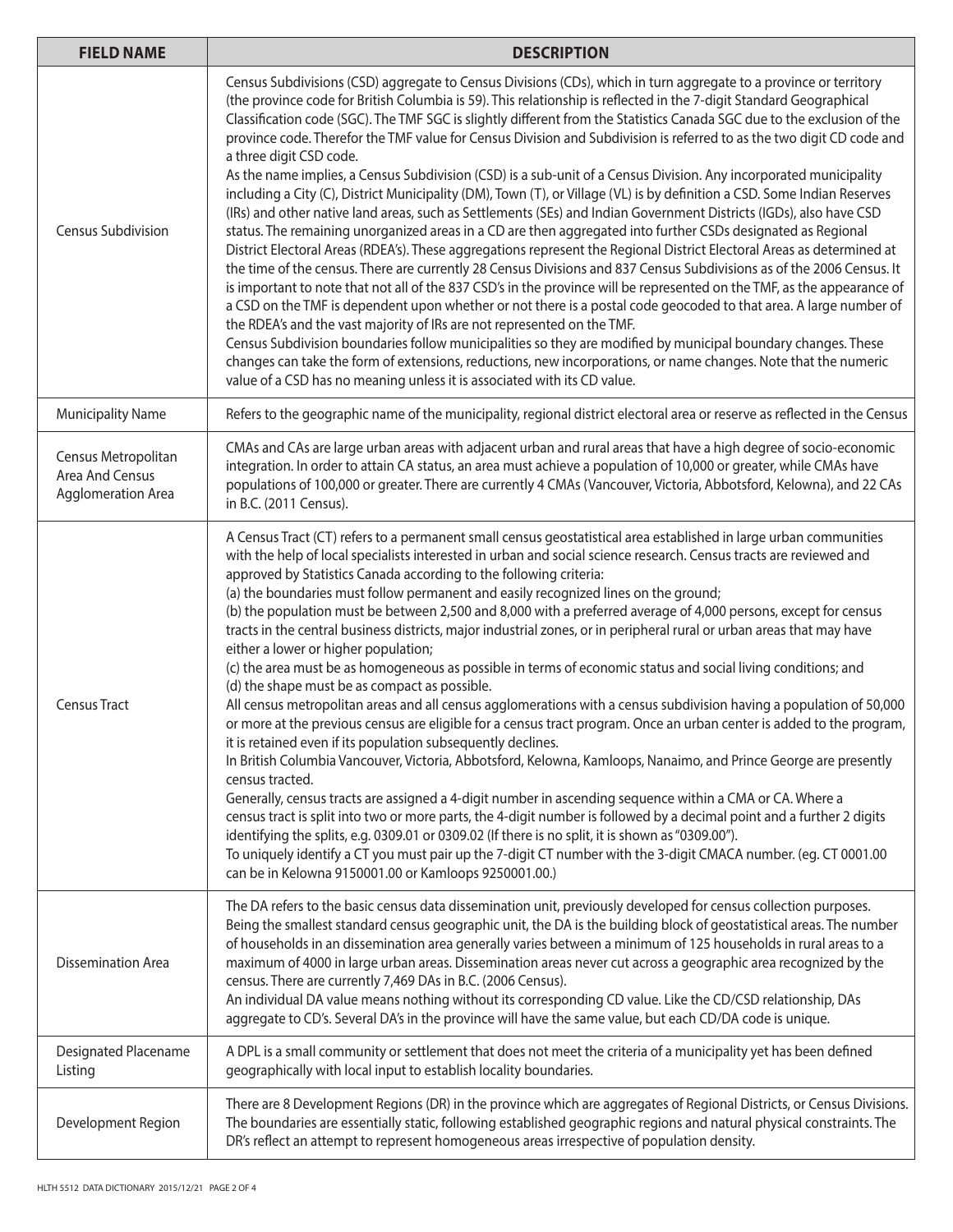| <b>FIELD NAME</b>                              | <b>DESCRIPTION</b>                                                                                                                                                                                                                                                                                                                                                                                                                                                                                                                                                                                                                                                                                                                                                                                                                                                                                                                                                                                                                                                                                                                                                                                                                                                                                 |
|------------------------------------------------|----------------------------------------------------------------------------------------------------------------------------------------------------------------------------------------------------------------------------------------------------------------------------------------------------------------------------------------------------------------------------------------------------------------------------------------------------------------------------------------------------------------------------------------------------------------------------------------------------------------------------------------------------------------------------------------------------------------------------------------------------------------------------------------------------------------------------------------------------------------------------------------------------------------------------------------------------------------------------------------------------------------------------------------------------------------------------------------------------------------------------------------------------------------------------------------------------------------------------------------------------------------------------------------------------|
| <b>Health Authority</b>                        | On December 12, 2001 the B.C. government announced a new set of health boundaries. The new structure consists<br>of six Health Authorities (5 regions + 1 Provincial Authority). The Provincial Health Services Authority is responsible<br>for governing and administering provincial programs and highly specialized services throughout the province.<br>It includes Children's and Women's health centre, the BC Cancer Agency, the BC Transplant Society, BC Centre for<br>Disease Control, Riverview Hospital, Forensic Psychiatric Institute, and tertiary contracts with health authorities. Postal<br>codes are only assigned to one of the 5 regions.                                                                                                                                                                                                                                                                                                                                                                                                                                                                                                                                                                                                                                    |
| <b>Health Service Delivery</b><br>Areas        | Along with the Health Authorities, the B.C. government also announced a new set of health boundaries that make<br>up each of the Health Authorities. These are known as Health Service Delivery Areas (HSDA) and there are 16 within<br>the province. HSDA's are given a two digit value with the first digit signifying the Health Authority it falls within. For<br>example HSDA 11, 12, 13 and 14 all fall within Health Authority 1, HSDA 21,22 and 23 fall within Health Authority 2.                                                                                                                                                                                                                                                                                                                                                                                                                                                                                                                                                                                                                                                                                                                                                                                                         |
| Local Health Area                              | In April 1997, the Ministry of Health redefined the provincial health regions. Prior to this date, the province was<br>divided into 80 Local Health Areas (LHA) which were used for analytical purposes. They originally evolved from school<br>district boundaries; however LHA boundaries do not reflect any school districts boundary changes that have occurred<br>since their inception. The LHA field also contains codes for LHAs 161-166 which are really subdivisions of LHA 39<br>(Vancouver), and are used primarily by the GCS for the purpose of geocoding postal codes. The LHAs are determined<br>on a geographic basis and have no administrative functions. Instead they aggregate up to regional Health Service<br>Delivery Areas and Health Authorities (2002) and therefore provide estimates of population etc. that can be used in<br>planning to project bed needs and other health care facility requirements.                                                                                                                                                                                                                                                                                                                                                             |
| Micro Health Areas                             | Further to the development of the LHA,s, the South Fraser Valley Regional Health Board requested that LHAs Langley<br>(35), Surrey (36), and Delta (37), be divided into even smaller regions for their own analytical purposes and for the<br>purpose of population estimates. The three LHA's were divided into the following number of smaller regions called<br>Micro Health Areas (MHA): Langley (5 MHAs), Surrey (5 MHAs), and Delta (3 MHAs). Thus, MHA's exist only for Langley,<br>Surrey, and Delta. The boundaries of the MHA's were created using aggregates of Census Tracts, and in the case of<br>Langley City MHA, the municipal boundary for Langley City. These fields are not generally available and are used for<br>Ministry of Health analysis only.                                                                                                                                                                                                                                                                                                                                                                                                                                                                                                                         |
| <b>MCFD Regions</b>                            | There are 4 MCRD Regions in the province, which are the responsibility of the Ministry of Children & Family<br>Development. The ministry is responsible for governing and administering provincial programs and highly<br>specialized services throughout the province.                                                                                                                                                                                                                                                                                                                                                                                                                                                                                                                                                                                                                                                                                                                                                                                                                                                                                                                                                                                                                            |
| <b>MCFD Service Delivery</b><br>Areas          | Similar to the Health structure MCFD has implemented sub-regions. These regions were defined in 2010 and<br>aggregate to the Regional level. The Service Delivery Areas (SDA) are comprised of two digits, the first digit signifying<br>the Region; the second signifying the SDA                                                                                                                                                                                                                                                                                                                                                                                                                                                                                                                                                                                                                                                                                                                                                                                                                                                                                                                                                                                                                 |
| <b>MCFD Local Service</b><br>Areas             | Even smaller than the SDA's are the Local Service Areas (LSA). These LSA's are identified by a four digit number, the<br>first being the region, the second the SDA and the last two are the LSA. This numbering system allows for quick and<br>easy aggregation from the smallest level (LSA) up to the Regional level.                                                                                                                                                                                                                                                                                                                                                                                                                                                                                                                                                                                                                                                                                                                                                                                                                                                                                                                                                                           |
| <b>Provincial Electoral</b><br><b>District</b> | The 1999 PED's are being phased out. There were 79 Provincial Electoral Districts in the province. They are the<br>responsibility of Elections British Columbia. Each PED elects one Member of the Legislative Assembly (MLA) to<br>represent them in the House. The 1999 PED's will be maintained on the TMF for 2009.<br>The boundaries for the PEDs change every ten years based on population distribution. The current boundaries are<br>based on the 1996 Census population distribution. The new boundaries are determined by an appointed commission<br>according to the following criteria set out in the Electoral Boundaries Commission Act:<br>(1) that the principle of representation by population be achieved, recognizing the imperatives imposed by<br>geographical and demographic realities, the legacy of our history and the need to balance the community<br>interests of the people of the province;<br>(2) to achieve that principle, the commission be permitted to deviate from a common statistical Provincial electoral<br>quota by no more than 25%, plus or minus;<br>(3) the commission would be permitted to exceed the 25% deviation principle where it considers that very special<br>circumstances exist (e.g. a smaller population within a very large area). |